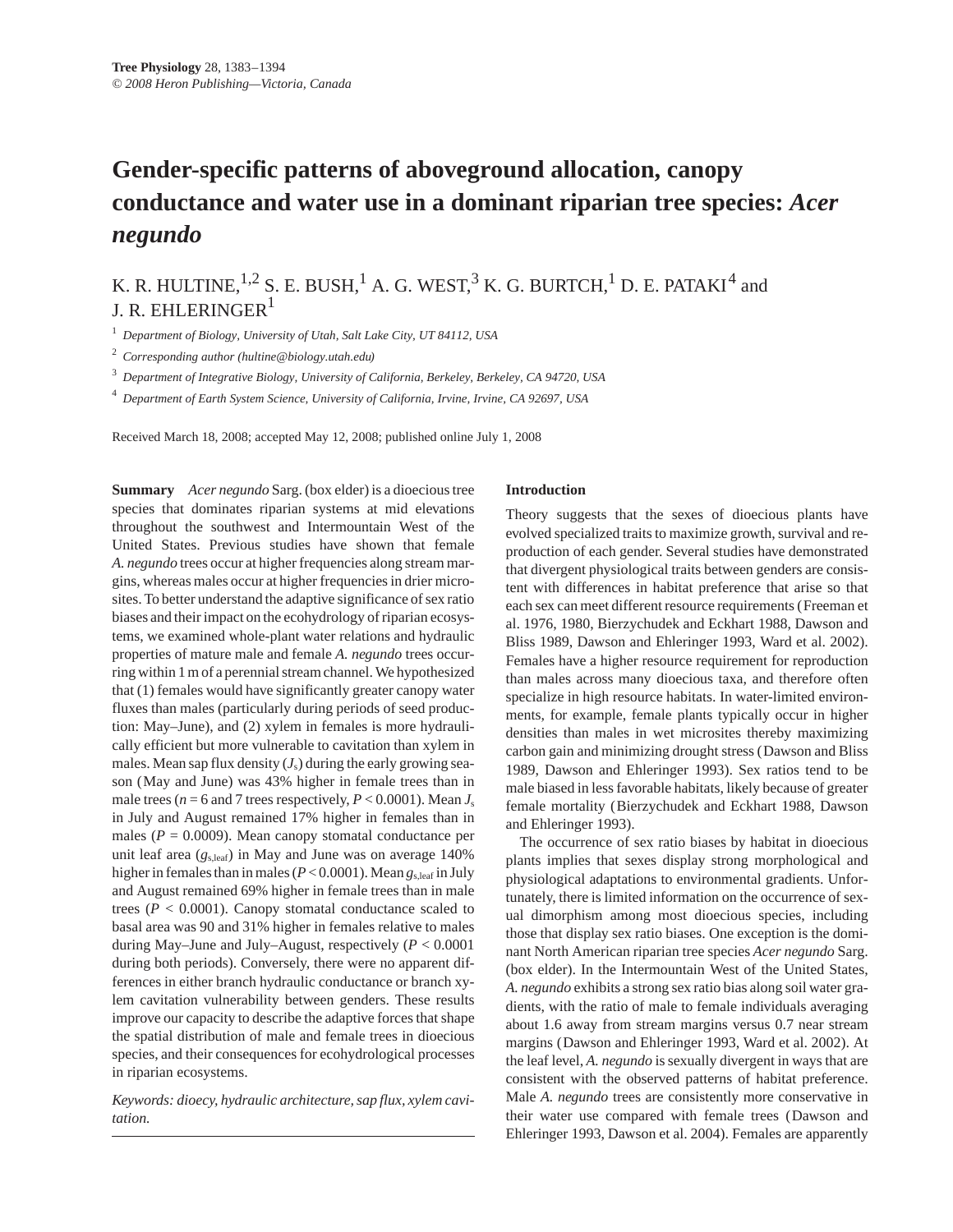less likely than males to close their stomata even when they experience lowered leaf water potentials. As a result, leaf-level photosynthesis and transpiration are typically lower in males than in females, whereas the ratio of assimilation to transpiration (i.e., water-use efficiency) is substantially higher in males than in females. Divergent patterns of leaf-level physiology may be strongest in wet habitats where females apparently could maintain a competitive carbon-balance advantage over co-occurring males. At the whole-plant level, however, the physiological mechanisms that underlie the observed sex ratio patterns are not well understood.

Gender differences in leaf functional traits across water availability gradients may be associated with differences in xylem conductance. Plants may regulate the efficiency of xylem water transport through adjustments in xylem structure (Sperry and Tyree 1988, Hacke et al. 2000). Consequently, the higher the xylem transport efficiency the more water can flow to the canopy, and the greater the potential capacity for net carbon uptake. However, there may be a biophysical tradeoff between xylem transport efficiency and safety from cavitation and subsequent loss in canopy hydraulic conductance (Carlquist 1988, Tyree et al. 1994, Hacke et al. 2001, 2006). If so, the observed patterns of spatial segregation between the sexes of *A. negundo* may reflect differences in xylem function.

Alternatively, gender-specific water use patterns may be expressed through differences in hydraulic architecture, specifically the ratio of leaf area per unit conducting sapwood area or leaf area per unit absorbing root surface area. Plants that are adapted to wet environments generally have larger canopies and greater leaf area to sapwood area ratios  $(A_1:A_s)$  (Waring et al 1982, White et al. 1998) or lower absorbing root area to leaf area ratios  $(A_r:A_l)$  compared with plants adapted to more xeric environments (Sperry and Hacke 2002). Fast-growing plants with large sunlit canopies have a competitive advantage in productive habitats, such as along stream margins, where sunlight becomes limiting for plant growth and survival. Female *A. negundo* trees occurring along stream margins have more expansive canopies than co-occurring males (Dawson et al 1993, Ward et al. 2002). However, it is unclear whether gender differences in leaf-level traits and canopy structure translate into differences in aboveground hydraulic architecture and whole-plant water use that may result in gender differences in productivity and habitat dominance.

We measured stem sap flux, canopy conductance, branch xylem function and aboveground architecture of mature male and female *A*. *negundo* trees occurring in northern Utah, USA. We focused on trees that occurred in high resource locations, within 1 m of a perennial stream channel, so that plant water availability remained seasonally stable. Our goal was to characterize seasonal patterns of whole-plant water fluxes along streamside habitats to gain further insight into the adaptive significance of sexual dimorphism in dominant riparian vegetation. We hypothesized that females express greater wholeplant water use and contain xylem or hydraulic architecture, or both that is more efficient in water transport than males. If so, changes in the population structure of dioecious riparian vegetation may have profound effects on watershed-scale carbon, water and nutrient cycling.

#### **Materials and methods**

#### *Site description*

Research was conducted during the 2005 growing season in Red Butte Canyon Research Natural Area, east of Salt Lake City, Utah, USA. The Red Butte Canyon drainage covers an area of about 20.8 km<sup>2</sup>, and contains a well-defined riparian area that has a free-flowing perennial stream. Climate in Red Butte Canyon is characterized by hot dry summers and long cold winters. Mean annual precipitation ranges from about 500 mm at lower elevations to about 900 mm at higher elevations (Ehleringer et al. 1992), with precipitation primarily falling in winter and spring. Our field site was established in a 4.3 ha meadow in Parley's Fork about 200 m above the confluence with the main channel (111°79′ W, 40°79′ N, 1820 m elevation), and has previously been described (Dawson and Ehleringer 1991, 1993). A small perennial stream runs through the meadow and the overstory is dominated by a mixed-age stand of *A. negundo* trees intermixed with *Acer grandidentatum* Nutt. and *Betula occidentalis* Hook. trees. The meadow is characterized by loamy, moderately permeable, well-drained soils (Ehleringer et al. 1992). The meadow contained 13 mature streamside (< 1 m from stream channel) *A. negundo* trees that were suitable for study: seven males with diameters ranging from 0.188 to 0.469 m, with a mean diameter of 0.258 m, and six female trees with diameters ranging from 0.177 to 0.429 m, with a mean diameter of 0.298 m. All the trees were dominant, with open canopies that received sunlight throughout the day. Leaf flush in these trees generally occurs in late April or early May and senescence usually begins in early September.

# *Meteorological measurements*

Relative humidity, air temperature, photosynthetic active radiation, and wind speed and direction were measured continuously at Parley's Fork throughout the growing season. Relative humidity and air temperature were measured with a Vaisala HMP 45 AC humidity and temperature probe (Vaisala, Woburn, MA), placed about 2 m above the ground surface. Photosynthetic active radiation (*Q*) was measured with an LI-190SZ quantum sensor (Li-Cor, Lincoln, NE). Wind speed (*u*) and direction were measured with a Met One 034B-L wind set (Met One Instruments, Grants Pass, OR). Micrometeorological data were measured every 30 s and stored as 10-min means with a CR10X-2M data logger (Campbell Scientific, Logan, UT). Measurements of relative humidity and air temperature were used to calculate atmospheric vapor pressure deficit (*D*).

#### *Leaf water potential measurements*

Leaf water potential measurements were performed on trees that were instrumented with sap flux sensors. Leaf water potential was measured with a Scholander-type pressure cham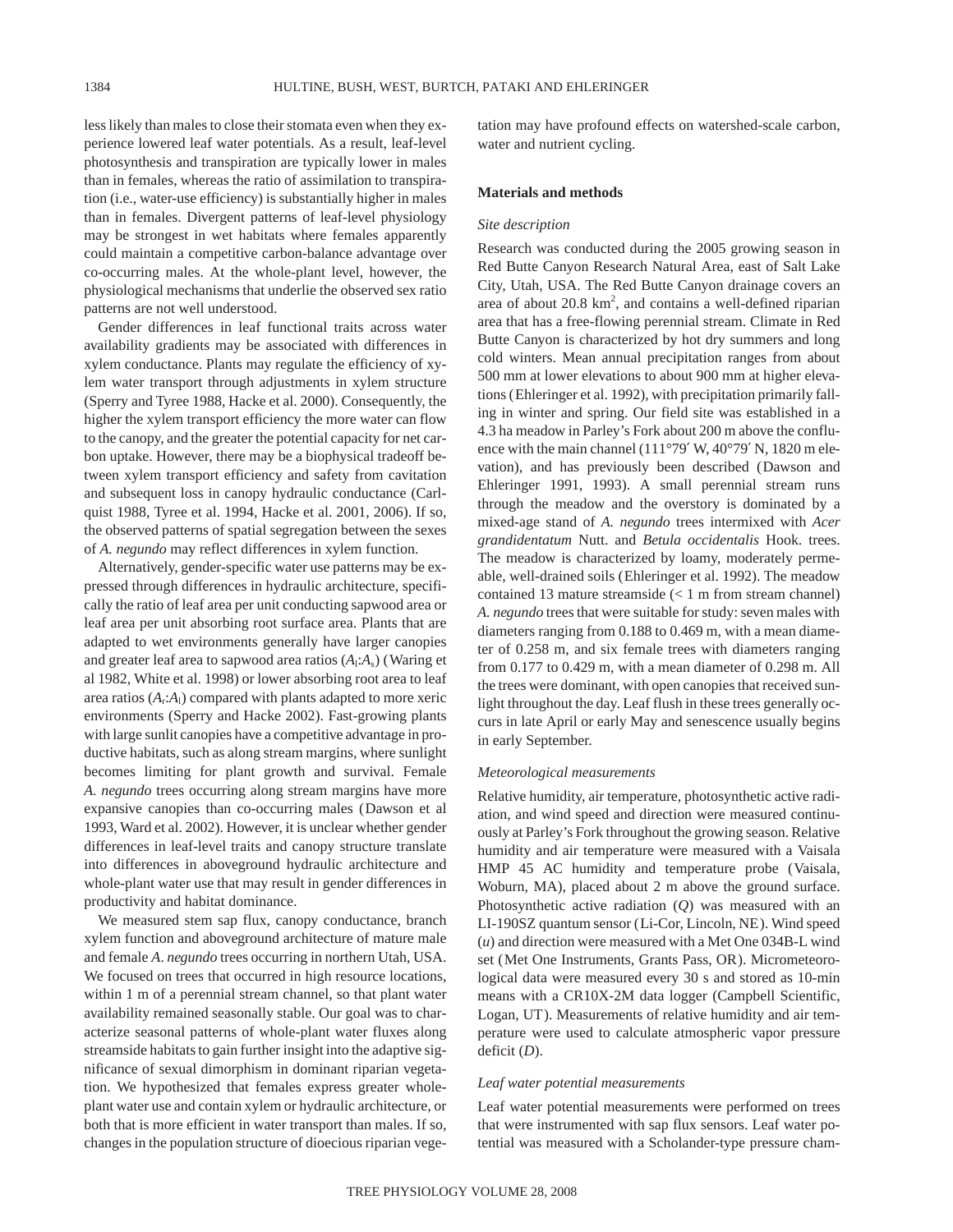ber (PMS Instruments, Corvallis, OR) in mid June, July and August before sap flux measurements ended. A single shoot tip from each of the six trees was cut with a sharp razor blade and water potential measured at predawn  $(\Psi_{pd})$  between 0200 and 0400 h, and at midday  $(\Psi_{\text{md}})$  between 1100 and 1300 h.

# *Sap flux, canopy conductance and leaf area measurements*

Sap flux density  $(J_s; g H_2O m^{-2}$  sapwood s<sup>-1</sup>) was measured with Granier-type sensors (Granier 1987, 1996). Each sensor consisted of a pair of 20-mm long, 2-mm diameter stainless steel probes inserted about 15 cm apart along the hydroactive xylem (i.e., sapwood). The upper probe was supplied with constant heat of 200 mW, and the temperature difference between the heated probe and the lower, unheated reference probe was converted to sap flux density according to Granier (1987, 1996). A single sensor was randomly placed axially in the main stem of each tree (seven male and six female trees) at about 1.5 m above ground. This sample size has been shown to result in a coefficient of variation of about 15% in previous studies of diffuse-porous species (Oren et al. 1999). Data were logged every 30 s and stored as 10 min means with a Campbell CR10X-2M data logger. Sap flux measurements were conducted during the 2005 growing season from May 28 to June 29 and from July 22 to August 28.

Daily sap flux density (kg  $m^{-2}$  day<sup>-1</sup>) was calculated to evaluate the relationships between mean daytime *D* and mean daytime *Q*. Mean daytime *D* was normalized by day length: day length/24 h  $(D_7)$  to correct for the effect of day length on transpiration (Oren et al. 1999). Day length was defined as the period when Q was greater or equal to 10  $\mu$ mol m<sup>-2</sup> s<sup>-1</sup>.

Whole-plant hydraulic conductance  $(g_t)$  was calculated by dividing  $J_s$  by the difference between  $\Psi_{pd}$  and  $\Psi_{md}$ . Here we assume that  $\Psi_{pd}$  is equal to soil water potential, although disequilibrium may occur between these variables (Donovan et al. 1999). In this case,  $g_t$  would be overestimated, but mean relative differences between genders would likely be unaffected.

Canopy conductance  $(g_c)$  was calculated from sap flux measurements by a simplified form of the Penman–Monteith equation (Monteith and Unsworth 1990):

$$
g_{\rm c} = \frac{\gamma \lambda}{\rho c_{\rm p} D} \frac{J_{\rm s} A_{\rm s}}{A_{\rm l}} \tag{1}
$$

where  $\gamma$  is the psychrometric constant (kPa K<sup>-1</sup>),  $\lambda$  is latent heat of vaporization (J kg<sup>-1</sup>),  $\rho$  is density of moist air (kg m<sup>-3</sup>) and  $c_p$  is the specific heat of air at constant pressure (J kg<sup>-1</sup>)  $K^{-1}$ ). Sapwood area  $(A_s)$  was calculated for each tree by evaluating the relationship between sapwood area and basal area  $(A<sub>b</sub>)$ . Two cores were taken from each tree instrumented with sap flux sensors. Sapwood area was obtained by first determining the inside bark diameter, then determining the depth of hydroactive xylem of each core by its translucence, and then subtracting the sapwood area from the total stem cross-sectional area (i.e., basal area). Sapwood area to stem basal area relationships were determined with the power function:

$$
A_{s} = b_{1} (A_{b})^{b_{2}}
$$
 (2)

where  $b_1$  and  $b_2$  are fitting parameters.

Leaf area  $(A<sub>1</sub>)$  was estimated by finding an allometric relationship between *A*<sup>l</sup> and branch diameter, and by measuring the diameter of all leaf-bearing branches extending from the main stem of each tree measured for  $J_s$ . Allometric relationships were calculated for each gender by collecting leaves from branches from other streamside *A. negundo* trees in Red Butte Canyon ranging in diameter from 20 to 150 mm; covering the range of branch diameters measured on the sap flux trees measured for *J*s. Thirteen branches were collected per gender, the leaves were removed and specific leaf area (SLA;  $m^2$  g<sup>-1</sup>) was measured on a subset of leaves. Total one-sided leaf area per branch was estimated by multiplying SLA by the total mass of leaves from each branch. The relationship between *A*<sup>l</sup> and branch diameter was determined with the power function given in Equation 2.

Relative seasonal changes in leaf area were estimated by measuring leaf area index (LAI) in June, July and August with a Li-Cor, LAI 2000 plant canopy analyzer. A single value of LAI was calculated by averaging the individual estimates of LAI at five points under the canopy of each tree.

To calculate  $g_c$  from measurements of  $J_s$ ,  $A_s$  and  $A_l$ , two important assumptions must first be met. First, sap flux measured in the stem is equal to the rate of water leaving the canopy via transpiration. In other words, the depletion and replenishment of stem water storage is small. Second, conductance of leaf boundary layer  $(g_{bl})$  is large relative to canopy stomatal conductance  $(g_s)$ . To test the first assumption, lag times between  $J_s$ and *D* of 0–2 h were evaluated for each gender. The highest correlations were found between zero and 0.5 h, and we therefore assumed that stem capacitance had a negligible influence on the relationship between *J*<sup>s</sup> and *D*. The second assumption, that  $g_{bl}$  is greater than  $g_s$  is not always true for broad-leaved canopies such as *A. negundo* (Meinzer et al. 1997). We therefore calculated  $g_{bl}$  to compare with calculated values of  $g_s$ (shown below) for both genders. Boundary layer conductance was calculated according to Jones (1992):

$$
g_{bl} = 306.7 \sqrt{\frac{u_c}{d_1}}
$$
 (3)

where  $d_1$  is the characteristic leaf dimension (Jones 1992) and  $u_c$  is mean canopy wind speed. Mean  $u_c$  (m s<sup>-1</sup>) was estimated from measurements of *u* recorded at 3 m above ground in an open meadow and by multiplying  $u_v$  by  $u$ , where  $u_v$  is the canopy frictional velocity (m  $s^{-1}$ ). Canopy frictional velocity was solved according to Campbell and Norman (1998):

$$
u_{\rm v} = \frac{0.4u}{\ln\left(\frac{z-d}{z_{\rm m}}\right)}\tag{4}
$$

where *z* is the approximate canopy height, in this case 15 m,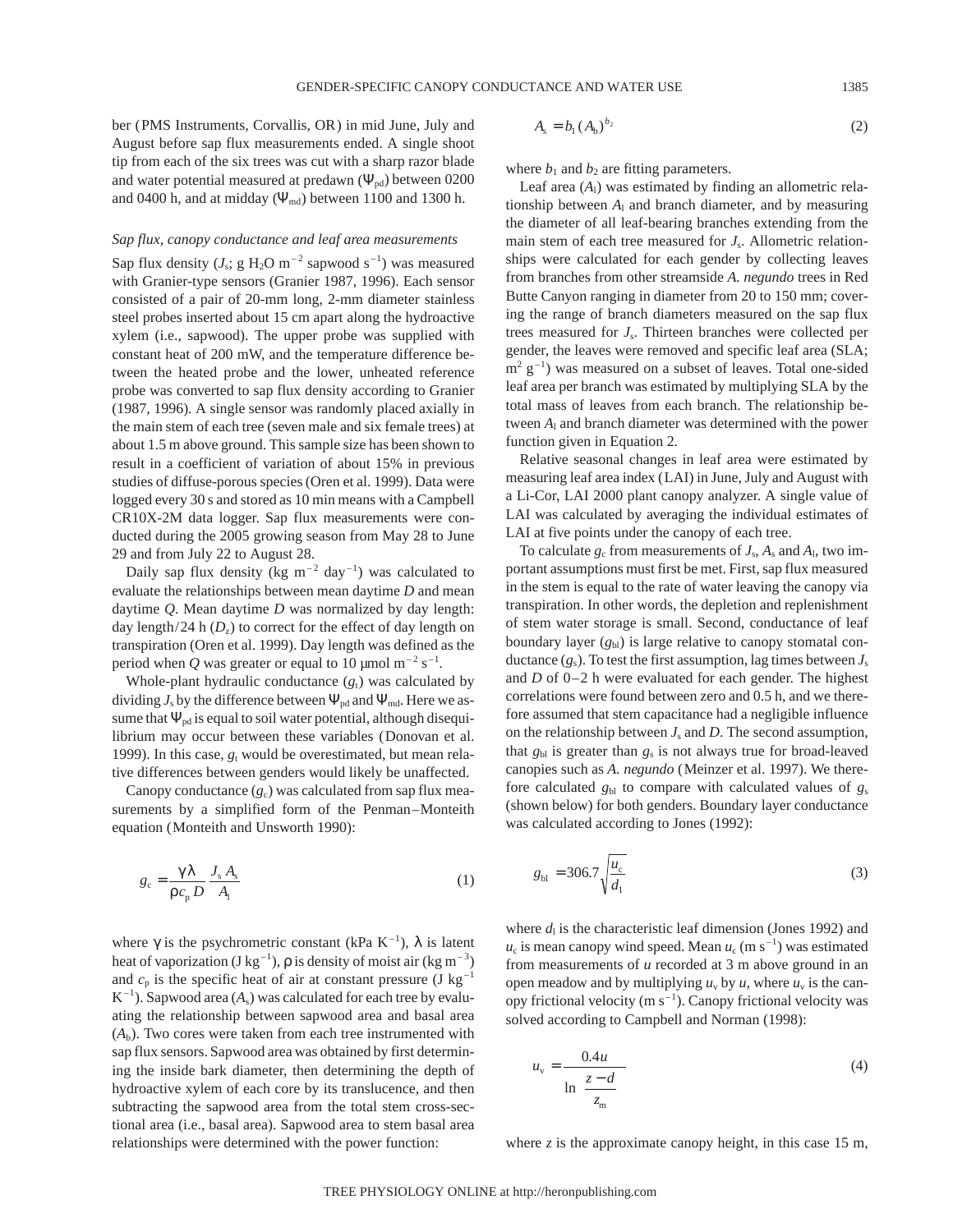*d* is the zero plane displacement (m),  $z<sub>m</sub>$  is roughness length (m) (Campbell and Norman 1998) and 0.4 is the von Karman constant. Canopy stomatal conductance was calculated as:

$$
\frac{1}{g_s} = \frac{1}{g_c} - \frac{1}{g_{bl}}
$$
 (5)

The sensitivity of transpiration to changes in  $g<sub>bl</sub>$  was evaluated based on the dimensionless decoupling coefficient  $(\Omega)$ described by Jarvis and McNaughton (1986) and later modified by Martin (1989) that takes radiative coupling between leaves and the atmosphere into account:

$$
\Omega = \frac{\varepsilon + 2 + \frac{g_r}{g_{bl}}}{\varepsilon + 2 + \frac{g_{bl} + g_r}{g_s} + \frac{g_r}{g_{bl}}}
$$
(6)

where  $\varepsilon$  is the change in latent heat to the change in sensible heat of saturated air and  $g_r$  is the long-wave radiative transfer conductance. By definition,  $\Omega$  approaches its upper limit (1.0) as stomatal control over transpiration becomes progressively weaker.

In some cases,  $J_s$  varies considerably with sapwood depth (Granier et al. 1994, Schäfer et al. 2000, Ewers et al. 2002, Ford et al. 2004), and often declines from the outer 20 mm of sapwood (i.e., the length of our sap flux probes) to the heartwood:sapwood transition. To evaluate the potential importance of radial trends in sap flux on our estimates of canopy conductance, we performed a sensitivity analysis of the potential decline in  $J_s$  relative to sapwood depth. First, we assumed that  $J_s$  remained uniform with depth as shown with other diffuse-porous riparian species (Lambs and Muller 2002). Then we reduced  $J_s$  in the region of the sapwood not measured by our probes by 50 and 100%. Changes in transpiration associated with potential declines in  $J<sub>s</sub>$  at mean sapwood depth were determined separately for male and female trees at our field site. This allowed us to apply a sensitivity analysis of *g*c.

## *Xylem cavitation measurements and specific conductivities*

Vulnerability curves were measured in six current-year branch segments per gender to quantify the response of hydraulic conductivity to negative xylem pressure. Segments, 70 to 100 cm in length, were collected from sun-exposed branches in July. Leaves from each segment were immediately removed and the segments and leaves were transported to the lab in a sealed plastic bag containing a moist paper towel to avoid desiccation. In the lab, all segments were recut under water and trimmed with a sharp razor blade to a standard length of 14 cm. The segments were flushed with filtered  $(2 \mu m) 20$  mM KCl at 0.1 MPa to remove all native embolisms. Flushed stems were centrifuged in a custom-built rotor (Pockman et al. 1995, Alder et al. 1997) to progressively more negative pressures. The hydraulic conductivity (*K*) was measured between each centrifugation by fitting the segment with tubing filled with filtered KCl solution, and applying a gravity-induced pressure gradient across the stem. The pressure gradient allowed the solution to flow through the stem and into a reservoir standing on an electronic balance. The flow rate was divided by the pressure gradient to obtain a conductivity value. A Weibull function (Neufeld et al. 1992) was fitted to the conductivity versus negative pressure relationship for each segment and the pressure inducing 50%  $(P_{50})$  and 95%  $(P_{95})$  loss in conductivities was calculated.

Loss of conductivity via cavitation was expressed on a sapwood specific area and leaf specific area basis. Sapwood specific conductivity  $(K_a)$  was determined by dividing *K* by the cross-sectional sapwood area of each segment. Cross-sectional sapwood area was assumed to equal all the area beneath the bark, unless heartwood was evident on visual examination. Cross-sectional area was measured with calipers. Leaf specific conductivity  $(K_1)$  was calculated by dividing  $K$  by the onesided leaf area supplied by the stem segment.

## *Wood density*

Wood density is a widely recognized determinant of xylem water transport properties and whole-plant water relations. Wood density was therefore measured on stem cores and branch segments from each gender. Segments, 25-mm long, were cut from fresh stem cores and current-year branches. An additional longitudinal cut was made on branch segments and the pith and bark were removed with a razor blade. Fresh volume of each segment was determined by Archimedes' principle. Displacement mass was measured to the nearest 0.01 g and was converted to sample volume by the formula: displacement mass/0.998, where 0.998 mg mm<sup> $-3$ </sup> is the density of water at 20 °C. Segments were then oven-dried at 90 °C for 48 h, and their dry mass measured. Wood density was calculated as dry mass per volume. We analyzed two cores and one branch segment per tree  $(n = 12 \text{ male and } 12 \text{ female trees}).$ 

# *Statistics*

Regression analysis was performed to relate  $J_s$  and  $g_s$  of each gender to *D* and *Q*. Gender and microsite differences were analyzed by analysis of covariance (ANCOVA). Mean gender differences in *J*s, *g*<sup>s</sup> and leaf water potentials during discrete measurement periods were analyzed by a Student's *t* test. Differences in the seasonal course of  $J_s$ ,  $g_s$  and leaf water potentials were assessed by repeated measures analysis of variance (MANOVA) where multiple measurements (three measurement periods per tree) on a given plant constituted the repeated variables (Potvin et al. 1990). In each analysis, the main effect of gender was tested as a between-subjects effect. Gender differences in  $P_{50}$  and  $P_{95}$  were analyzed with a Student's *t* test.

## **Results**

#### *Aboveground biomass allocation*

The predicted  $A_1$  from branch diameter (BD) was  $0.195(BD)^{1.93}$  $(R^{2} = 0.89)$  for female trees and  $(0.415(BD)^{1.60} (R^{2} = 0.87)$  for male trees. Canopy LAI did not change significantly throughout the growing season in either male or female trees. There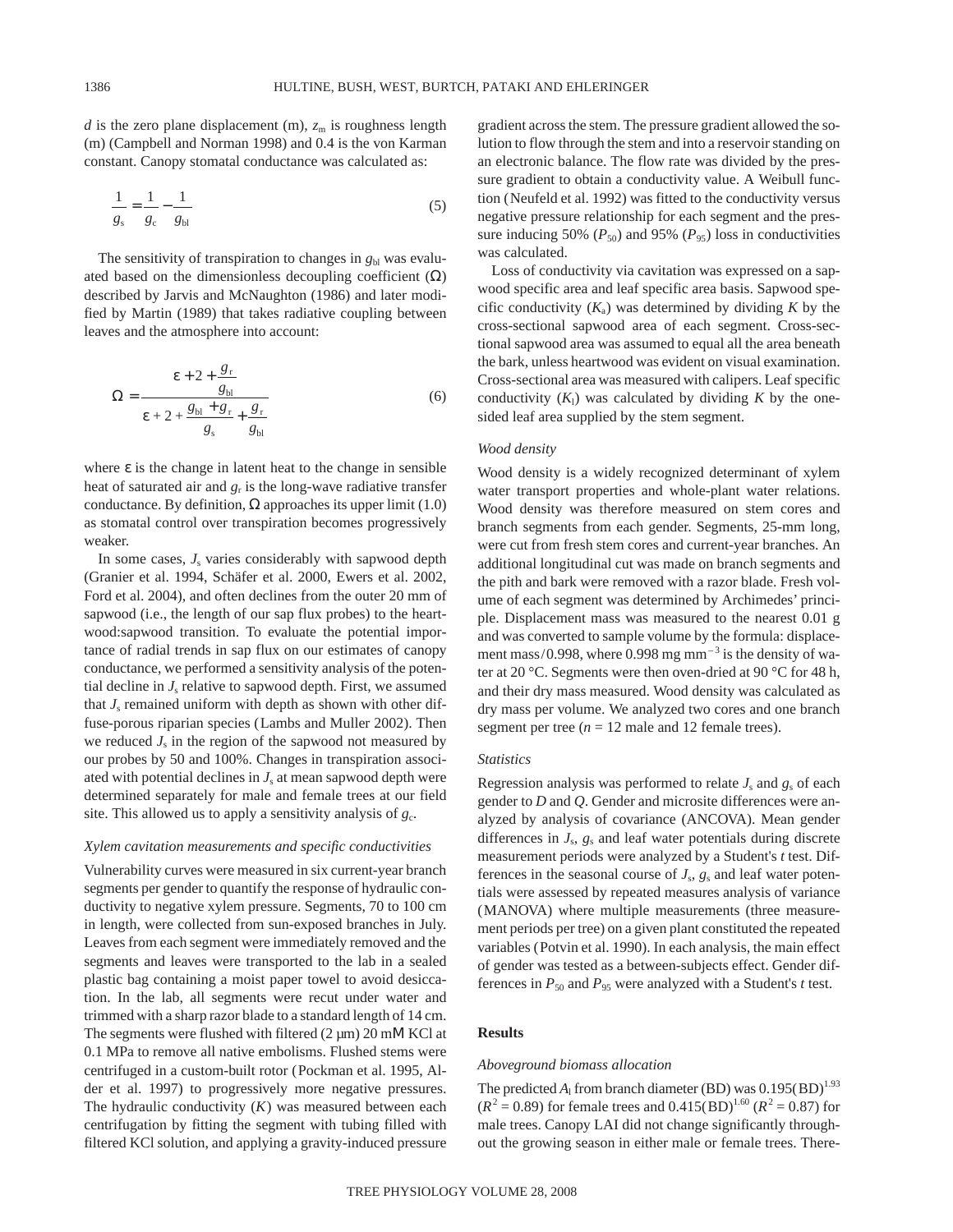fore, leaf area values determined from leaf and branch allometry were used for the entire measurement period. Male trees had a 30% higher leaf area to sapwood area ratio  $(A_1A_s)$  than female trees: 0.229 versus  $0.176$  m<sup>2</sup> cm<sup>-2</sup> (Table 1), although the differences were not statistically significant  $(P = 0.21)$ . Conversely, the mean sapwood area to basal area ratio  $(A_s:A_b)$ was 33% greater in female trees relative to co-occurring males (*t* = 0.0006; Table 1), indicating female trees had more hydroactive xylem area per unit stem area than co-occurring male trees. The amount of leaf area per unit basal area  $(A_1: A_b)$  was similar between genders (0.97 and 0.91 for male and female trees, respectively; Table 1).

#### *Sap flux measurements*

In habitats where soil water is nonlimiting (i.e., along streamsides), patterns of plant water use result largely from atmospheric drivers such as vapor pressure deficit and sunlight. The relationship between  $J_s$  and  $D_z$  was nonlinear, and was therefore fitted with an exponential saturation model:

$$
J_s = b_1 (1 - e^{-b_2 D_z})
$$
\n(7)

where  $b_1$  and  $b_2$  are fitting parameters. Early in the growing season (May 28 to June 29), the model explained 86 and 88% of the variability in  $J_s$  in male and female trees, respectively (Figure 1a). From July 22 to August 28 (late growing season), the model explained 62 and 78% of the variability in  $J_s$  in male and female trees, respectively (Figure 1b). Sap flux density was significantly higher in females than in males during the early growing season (Figure 1a). On average, compared with males,  $J<sub>s</sub>$  was 43% higher in females in May and June, and remained 17% higher in July and August (Figure 1).

Differences in the response of  $J<sub>s</sub>$  to climate drivers *D* and *Q* between male and female populations were tested by analysis of covariance. In May and June, *J*<sup>s</sup> was highly correlated with  $D(F = 84.45, P < 0.0001)$  and moderately correlated with  $Q$  ( $F = 10.62$ ,  $P = 0.0012$ ), whereas in July and August,  $J_s$  remained moderately correlated with  $D(F = 11.23, P = 0.0009)$ , but *Q* had no apparent effect on  $J_s$  ( $P = 0.52$ ; Table 2). The interaction between *D* and *Q* had no effect on  $J_s$  during either period of the growing season (Table 2). There were significant gender differences in the response of  $J<sub>s</sub>$  to the model parameters during both periods of the growing season (Table 2). Dif-

Table 1. Mean  $(±$  standard error) leaf area to sapwood area ratio  $(A_1:A_s; m^2m^{-2})$ , sapwood area to basal area ratio  $(A_s:A_b; m^2m^{-2})$  and leaf area to basal area ratio  $(A_1:A_b; m^2m^{-2})$  of mature male and female *Acer negundo* trees in Red Butte Canyon, near Salt Lake City, UT. Probability values (*P*) of gender differences in aboveground allocation are shown.

| Gender         | A <sub>1</sub> :A <sub>s</sub> | $A_s:A_h$                    | $A_1: A_h$             |  |  |
|----------------|--------------------------------|------------------------------|------------------------|--|--|
| Male<br>Female | 2285 (271)<br>1758 (283)       | 0.397(0.023)<br>0.529(0.012) | 969 (147)<br>905 (142) |  |  |
| P              | 0.21                           | 0.0006                       | 0.76                   |  |  |



Figure 1. Relationship between mean stem sap flux density  $(J_s)$  and mean daytime vapor pressure deficit normalized for day length (*D*z) in mature streamside male ( $\bullet$ ) and female ( $\circ$ ) *Acer negundo* trees. Data were collected from (a) May 28 to June 29 and (b) July 22 to August 28, 2005 near Salt Lake City, UT. Error bars represent  $\pm 1$  standard error of the mean.

ferences were particularly strong during the early growing season  $(F = 87.00, P < 0.0001)$ , and are clearly visible in Figure 1a.

# *Canopy stomatal conductance*

We used nonlinear regression techniques to fit  $g_s$  to *D* according to Oren et al. (1999) and Wullschleger et al. (2002):

Table 2. Probability values from analysis of covariance (ANCOVA) of sap flux density  $(J_s)$  against mean daytime vapor pressure deficit, normalized for day length ( $D_z$ ; kPa) total daily photosynthetic active radiation  $(Q; \text{mol m}^{-2} \text{ s}^{-1})$  and gender in mature male and female *Acer negundo* trees occurring in Red Butte Canyon near Salt Lake City, UT.

|             | D,       | O      | $D_7 \times O$ | Gender   |
|-------------|----------|--------|----------------|----------|
| May-June    | < 0.0001 | 0.0012 | 0.26           | < 0.0001 |
| July-August | 0.0009   | 0.52   | 0.97           | 0.0100   |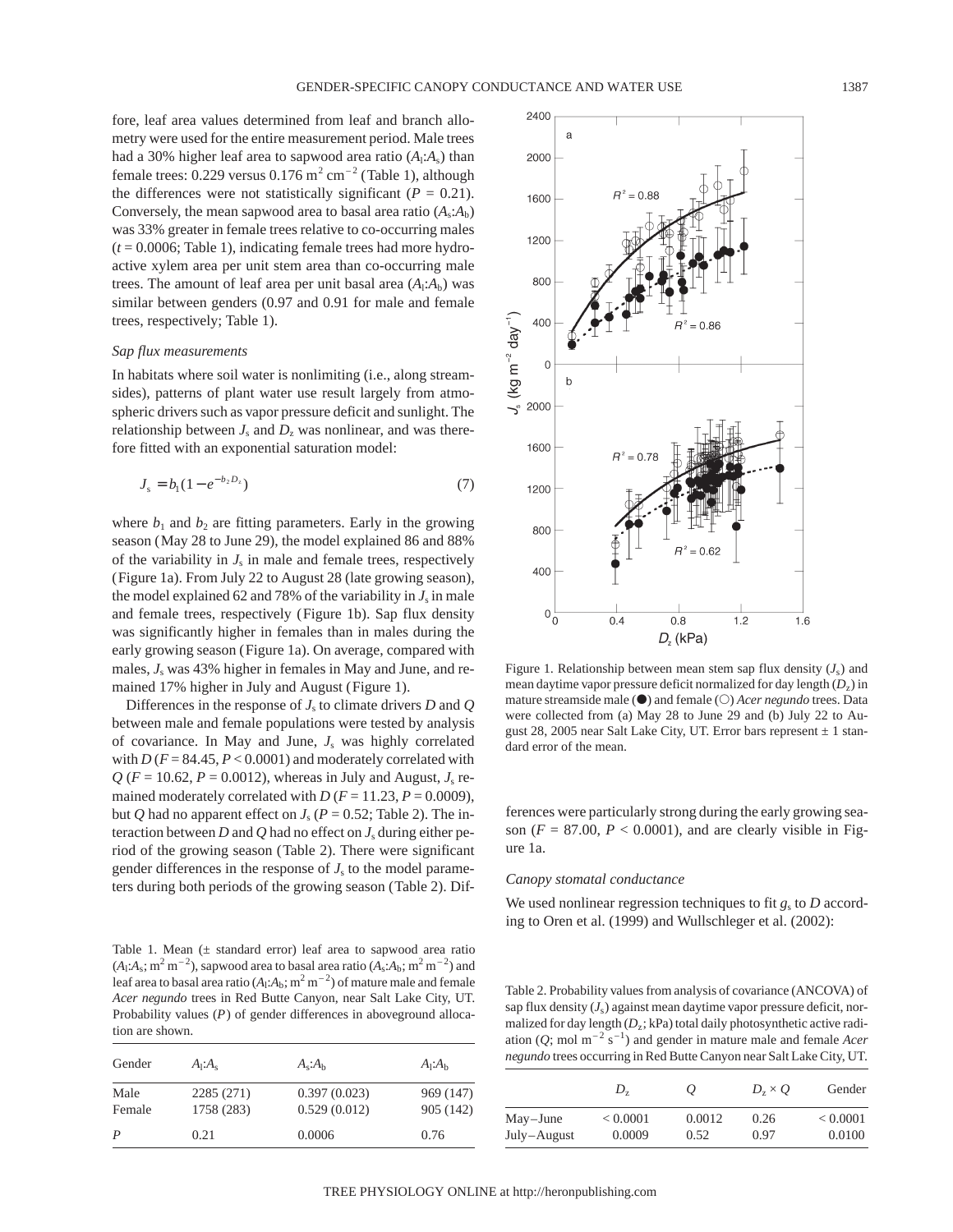$$
g_s = b - m \ln D \tag{8}
$$

where *b* is the intercept (i.e., the value of  $g_s$  at  $D = 1$  kPa in a log–linear relationship), and *m* describes the stomatal sensitivity to *D* (i.e., the slope of the regression fit).

In May and June, mean daily  $g_s$ , normalized for leaf area  $(g<sub>s,leaf</sub>)$  was highly correlated with  $\ln D$  in both male and female trees ( $R^2 = 0.78$  and 0.85 for male and female trees, respectively; Figure 2a). Differences in  $g_{s,leaf}$  between genders over the measured range of  $\ln D$  were highly significant ( $F = 157.2$ ,  $P < 0.0001$ ), with females having a 140% higher  $g_{\text{s,leaf}}$  than males. There was no interaction between gender and ln*D*  $(F = 2.23, P = 0.14)$ . In July and August,  $g_{\text{s,leaf}}$  was again well correlated with mean daytime *D* ( $R^2$  = 0.61 and 0.78 for male and female trees, respectively; Figure 2c). Female trees had 69% higher *g*s,leaf than male trees and gender differences were again highly significant (*F* = 92.5, *P* < 0.0001). The interaction term gender  $\times$  ln*D* was correlated with  $g_{s,\text{leaf}}$  ( $F = 3.95$ ,  $P = 0.0474$ , suggesting that the slopes of the responses to  $\ln D$ were gender specific.

Mean daily canopy stomatal conductance normalized for basal area  $(g_{s,bas})$  was well correlated with  $\ln D$  in May and June ( $R^2$  = 0.78 and 0.86 for males and females, respectively; Figure 2b). Gender differences in  $g_{\text{s,bas}}$  were highly significant  $(F = 171.6, P < 0.0001)$ , with females having 90% higher mean *g*s,bas than males during May and June. There was a significant interaction between gender and  $\ln D$  ( $F = 7.36$ ,  $P =$ 0.007). The relationships between  $g_{s, \text{bas}}$  and  $\ln D$  in July and August were slightly less robust than in May and June  $(R^2 =$ 



## *Seasonal patterns of plant water relations*

Seasonal patterns of plant water relations were investigated during three discrete periods of the growing season: mid-June (Day 166), mid-July (Day 205), and mid-August (Day 237). Mean daytime *D* on these days ranged from 1.15 kPa on Day 166 to 1.75 kPa on Day 237 (Figure 3). However, all three days were nearly cloudless resulting in almost identical total daily *Q* (Figure 3).

Mean  $\Psi_{pd}$  was highest in June, but never fell below –0.55 MPa in either male or female trees (Figure 4a), suggesting that neither gender was subjected to significant soil water limitations during the growing season. Mean  $\Psi_{\text{md}}$  was highest in June and was about –1.50 MPa for both genders. For males,  $\Psi_{\text{md}}$  reached a low of  $-2.25$  MPa in August, and a low of –2.00 MPa in females in July and August (Figure 4a). There were no seasonal differences between genders for either  $\Psi_{pd}$  or Ψmd (Table 3). Leaf water potential measurements were combined with midday measurements of  $J_s$  to  $g_t$ . Sap flux density measured between 1100 and 1300 h did not differ between genders over the growing season ( $P = 0.27$ ; Table 3), although  $J<sub>s</sub>$  was higher in females in June ( $F = 5.32$ ,  $P = 0.0416$ ; Figure 4b). Consequently, there were only marginal seasonal dif-



Figure 2. Relationship between mean canopy stomatal conductance (*g*s) and mean daytime vapor pressure deficit (*D*) in mature streamside male  $(\bullet)$  and female  $(\circ)$ *Acer negundo* trees near Salt Lake City, UT. Canopy stomatal conductance per unit leaf area (*g*s,leaf) measured from (a) May 28 to June 29 and (b) July 22 to August 28, 2005. Canopy stomatal conductance per unit basal area ( $g<sub>s,bas</sub>$ ) measured from (c) May 28 to June 29 and (d) July 22 to August 28. Error bars represent  $\pm$  1 standard error of the mean.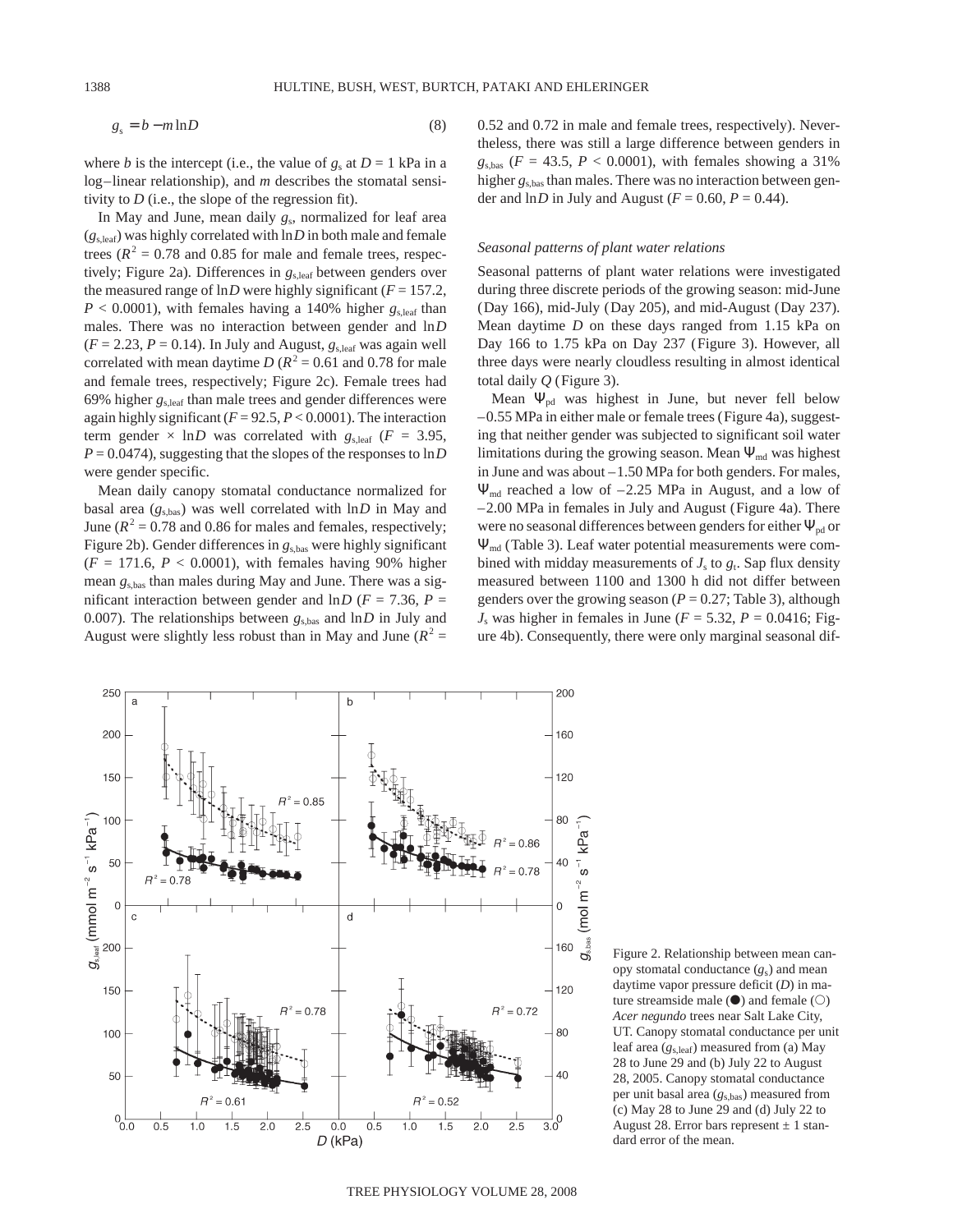

Figure 3. Mean daytime vapor pressure deficit (*D*) and total daily photosynthetic active radiation (*Q*) for days in which leaf water potentials were measured. Days include June 15, (day of year (DOY) 166), July 24 (DOY 205) and August 25 (DOY 237), 2005.

ferences in  $g_t$  between genders ( $P = 0.09$ ; Table 3), although  $g_t$ in June was 56% higher in females than in males  $(F = 5.4944,$  $P = 0.0389$ ; Figure 4c). In females,  $g_t$  showed a seasonal decline, whereas in males,  $g_t$  was constant throughout the season (Figure 4c).

In many cases, broadleaf canopies such as *A. negundo* are not well coupled to the atmosphere. Therefore, it may be inappropriate to assume that  $g_c$  closely approximates  $g_s$ . Consequently *g*bl, and subsequent *g*s, were calculated with Equation 5. Representative values of  $g_{\text{bb}}$ ,  $g_{\text{c}}$ ,  $g_{\text{s}}$  and  $\Omega$  for days on which leaf Ψ was measured are shown in Table 4. Canopy decoupling on these days was low ranging from 0.09 to 0.12 in males and  $0.16$  to  $0.25$  in females, indicating that  $g_c$  did not vary substantially from *g*s.

Mean *g*s,leaf was higher in females relative to males throughout the year  $(P = 0.0437;$  Table 5, Figure 5a). Differences were most apparent in June when *g*s,leaf was 161% higher in females than in males (Figure 5a). Likewise, *g*s,bas was considerably lower in male trees than in female trees ( $P = 0.08$ ; Table 5) with the largest differences again being detected in June (Figure 5b).

# *Branch xylem cavitation vulnerability, specific conductivities and wood density*

Gender differences in canopy fluxes and aboveground allocation patterns did not appear to be caused by differences in xylem function. Mean maximum sapwood area specific conductivity  $(K_a)$  and leaf specific conductivity  $(K_1)$  did not vary between genders (cf. intercepts at 0 MPa in Figures 6a and 6b, respectively). Moreover, percent loss of  $K_a$  and  $K_l$  from xylem embolism did not vary between genders across the range of xylem pressures in which  $K > 0$  (0 to –4 MPa). Mean  $P_{50}$  was  $-2.1$  MPa for both genders ( $F = 0.01$ ,  $P = 0.93$ ), and mean  $P_{95}$ was –3.6 and –4.1 MPa for male and female branches, respectively, but gender differences were not significant  $(F = 2.10,$  $P = 0.18$ .

Mean stem wood density was 0.47 mg mm<sup>-3</sup> (SE  $\pm$  0.01) in streamside male trees and  $0.44 \pm 0.01$  mg mm<sup>-3</sup> in streamside female trees. Mean differences between genders were marginally significant  $(F = 4.00, P = 0.059)$ . Mean branch wood den-



Figure 4. Leaf water potential (Ψ), stem sap flux density  $(J_s)$  and total whole-plant hydraulic conductance  $(g_t)$  of mature streamside male (**O**) and female (O) *Acer negundo* trees on June 15, (day of year (DOY) 166), July 24 (DOY 205) and August 25 (DOY 237), 2005. (a) Predawn ( $\Psi_{\text{pd}}$ ) and midday ( $\Psi_{\text{md}}$ ) leaf water potentials measured between 0200 and 0400 h, and between 1100 and 1300 h respectively. (b) Mean stem sap flux density measured during daylight hours (*Q* > 10  $\mu$ mol m<sup>-2</sup> s<sup>-1</sup>). (c) Mean total whole-plant conductance, calculated as midday *J*s, measured between 1100 and 1300 h divided by the difference between  $\Psi_{\text{md}}$  and  $\Psi_{\text{pd}}$ . Error bars represent  $\pm 1$  standard error of the mean.

sity did not vary between genders ( $F = 0.02$ ,  $P = 0.88$ ), and was  $0.49 \pm 0.02$  mg mm<sup>-3</sup> for all branch segments.

## **Discussion**

We observed significant differences in aboveground hydraulic architecture that resulted in large differences in water fluxes between the genders of streamside *A. negundo* trees occurring in northern Utah. Mature female trees maintained much higher water use and canopy stomatal conductance per unit leaf area and basal area than mature male trees. Gender differences in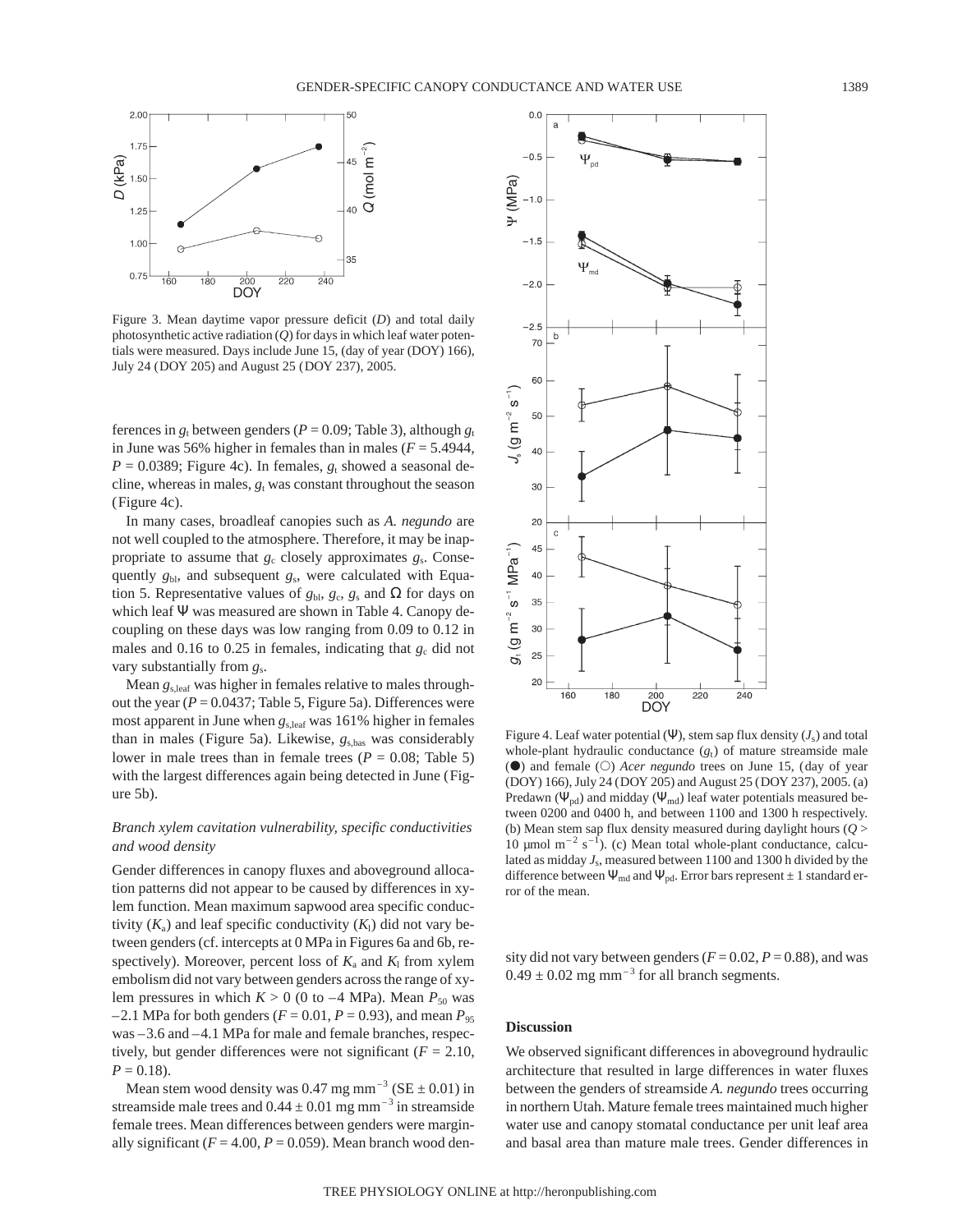Table 3. Probability values from repeated measures (MANOVA) analysis of predawn leaf water potential ( $\Psi_{pd}$ ; MPa), midday leaf water potential (Ψ<sub>md</sub>; MPa), whole-plant hydraulic conductance ( $g_t$ ; g m<sup>-2</sup> s<sup>-1</sup> MPa<sup>-1</sup>) and sap flux density ( $J_s$ ; g m<sup>-2</sup> s<sup>-1</sup>) of mature streamside male and female *Acer negundo* trees. Whole-plant conductivity was calculated by dividing stem sap flux density by the difference between  $\Psi_{pd}$  and  $\Psi_{md}$ .

|                                | $\Psi_{\rm pd}$  | $\Psi_{\sf md}$  | $g_{t}$        | $J_{\rm s}$    |
|--------------------------------|------------------|------------------|----------------|----------------|
| Gender                         | 0.88             | 0.82             | 0.09           | 0.27           |
| Month<br>Gender $\times$ Month | < 0.0001<br>0.57 | < 0.0001<br>0.29 | 0.0095<br>0.80 | 0.0025<br>0.06 |

resource allocation and resource acquisition likely reflect the 4- to 6-fold higher resource cost of reproduction in female *A. negundo* versus males (Dawson and Ehleringer 1993), and the observed pattern of female biased sex-ratios along stream margins (Dawson and Ehleringer 1993, Ward et al. 2002). Our study together with previous investigations provide insight into the adaptive significance of sex-ratio biases along environmental gradients, and identify the morphological and physiological mechanisms underlying the observed sex ratios. Furthermore, our results highlight the consequences that sex ratio biases in dominant riparian vegetation may have on important ecohydrological processes including ecosystem water balance, stream flow, and carbon and nutrient cycling.

# *Whole-plant water use and aboveground hydraulic architecture*

Gender differences in  $g_s$  have previously been identified in streamside *A. negundo* trees from leaf gas exchange studies (Dawson and Ehleringer 1993, Dawson et al. 2004). Mean *g*<sup>s</sup> measured during three separate years in June, July and August was on average 100% higher in female trees than in co-occurring males (Dawson et al. 2004). Similarly, Dawson and Ehleringer (1993) reported that streamside female *A. negundo* trees have 70% higher maximum *g*<sup>s</sup> in July relative to co-occurring males. In our study, whole-plant *g*<sup>s</sup> was calculated by combining measurements of stem sap flux with measurements of  $A_s$ : $A_l$ , and  $A_s$ : $A_b$ . The whole-plant approach yielded similar differences between genders: mean daytime *g*s,leaf averaged over June, July and August was 107% higher in female trees than in male trees. Likewise, mean daytime *g*s,leaf measured in July was 72% higher in females than in males, similar to the

Table 5. Probability values from repeated measures (MANOVA) analysis of stomatal conductance per unit leaf area ( $g_{s, \text{leaf}}$ ; mmol m<sup>-2</sup> s<sup>-1</sup>  $kPa^{-1}$ ) and stomatal conductance per unit basal area ( $g<sub>s, bas</sub>$ ; mol m<sup>-2</sup>  $s^{-1}$  kPa<sup>-1</sup>). Data were collected on June 15, July 24 and August 25, 2005.

|                       | $g_{s, \text{leaf}}$ | $g_{\rm s, bas}$ |
|-----------------------|----------------------|------------------|
| Gender                | 0.0437               | 0.08             |
| Month                 | 0.17                 | 0.0433           |
| Gender $\times$ Month | 0.0087               | 0.0093           |

magnitude of gender difference that Dawson and Ehleringer (1993) reported based on leaf gas exchange measurements. Our results demonstrate that previously reported differences in leaf-level *g*<sup>s</sup> between genders scale to the whole plant.

Measurements of *g*<sup>s</sup> were also scaled to basal area (i.e., *g*s,bas). Although basal area measurements are of little use in scaling fluxes to the ecosystem or watershed level, they provide a metric for identifying population differences in aboveground allocation and resource uptake. Both genders had about the same leaf area per unit basal area. Consequently, gender differences in *g*s,leaf were maintained when scaled to *g*s,bas. Thus, a female *A. negundo* tree would be expected to transpire about 70% more water during the growing season than a co-occurring male tree having a similar basal diameter. The large difference between genders in resource acquisition may explain the observed sex ratio biases in streamside habitats.

Differences in water use between male and female trees were substantially higher in May and June than in July and August (cf. Figures 1, 2, 4 and 6). A possible explanation for the seasonal patterns in resource uptake is the timing of flowering which differs between genders. At our field site, male *A. negundo* trees generally flower in April before leaf flush, whereas female *A. negundo* trees flower from mid May to mid June, well after the onset of leaf emergence. Males therefore draw on stored carbohydrates from previous-years photosynthate. Females, in contrast, likely offset some of the high resource costs of reproduction by drawing on photosynthate accumulated during flowering and subsequent seed development, thereby requiring enhanced resource acquisition early in the growing season. Unfortunately, there is little information on the seasonal course of resource uptake in female versus

Table 4. Wind speed  $(u; m^2 s^{-1})$  measured 3 m above the ground surface in an open meadow and mean ( $\pm$  standard error) boundary layer conductance  $(g_{b}$ ; mmol m<sup>-2</sup> s<sup>-1</sup>), canopy conductance  $(g_c$ ; mmol m<sup>-2</sup> s<sup>-1</sup>), canopy stomatal conductance  $(g_s$ ; mmol m<sup>-2</sup> s<sup>-1</sup>) per unit leaf area and mean canopy decoupling coefficient (Ω) for mature male and female *Acer negundo* trees. Data were collected on June 15, July 24 and August 25, 2005.

|        | Daytime $u$ | $g_{bl}$ |        | gc         |             | gs          |             | 12   |        |
|--------|-------------|----------|--------|------------|-------------|-------------|-------------|------|--------|
|        |             | Male     | Female | Male       | Female      | Male        | Female      | Male | Female |
| June   | 0.99        | 962      | 919    | 41.8(7.1)  | 101.1(19.4) | 43.8(7.7)   | 114.3(24.7) | 0.10 | 0.22   |
| July   | 0.98        | 954      | 912    | 52.3(10.3) | 87.1 (18.1) | 55.7 (11.5) | 97.0(22.7)  | 0.12 | 0.25   |
| August | 1.16        | 1130     | 1079   | 45.9(7.7)  | 79.0 (15.3) | 48.0(8.4)   | 85.6 (17.8) | 0.09 | 0.16   |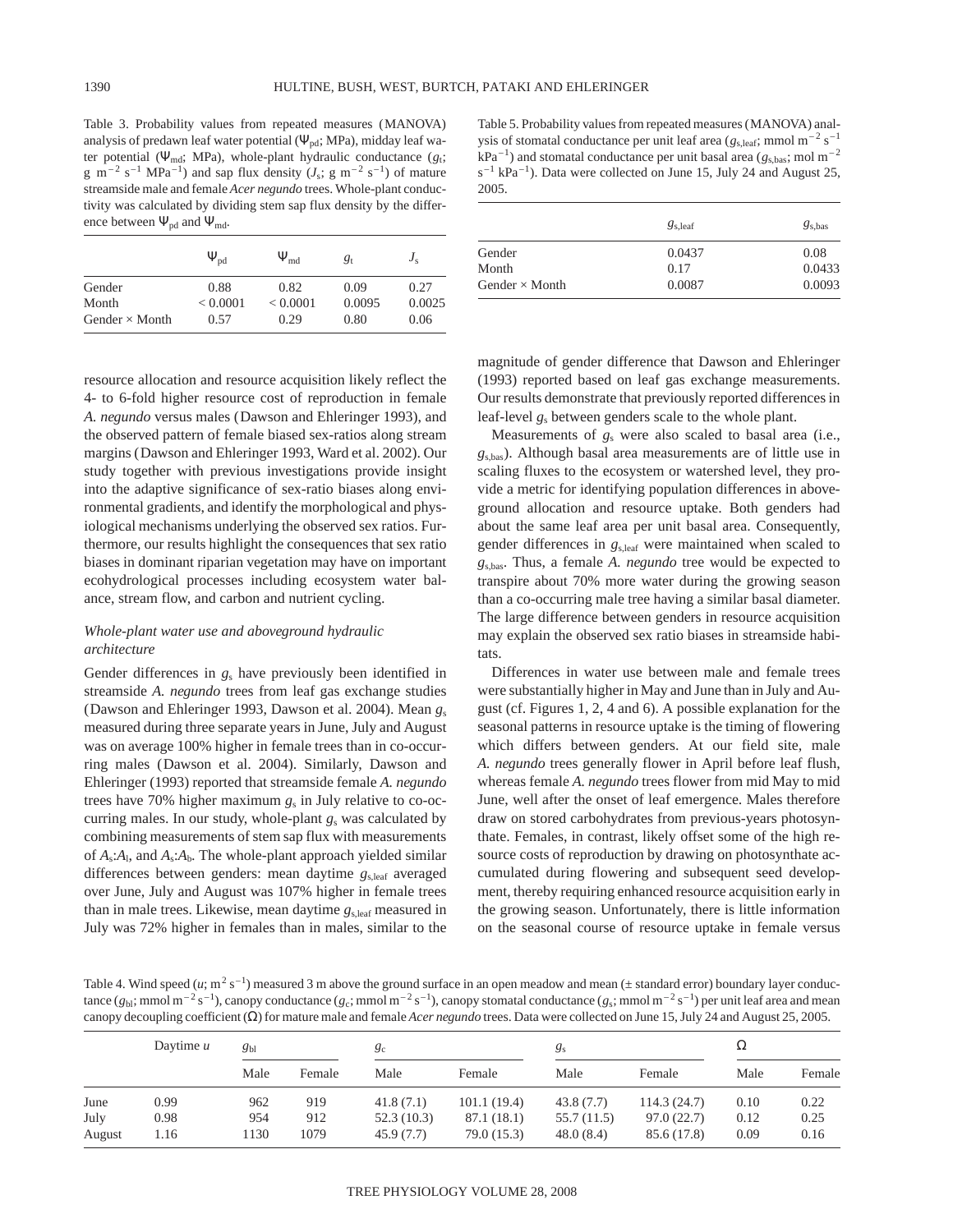

Figure 5. Canopy stomatal conductance (*g*s) measured in mature streamside male ( $\bullet$ ) and female ( $\circ$ ) *Acer negundo* trees on days leaf water potentials were measured. Data were collected on June 15 (day of year (DOY) 166), July 24 (DOY 205) and August 25 (DOY 237), 2005. (a) Canopy stomatal conductance calculated per unit leaf area (*g*s,leaf). (b) Canopy stomatal conductance calculated per unit basal area ( $g_{s,bas}$ ). Error bars represent  $\pm 1$  standard error of the mean.

male plants that might explain the timing of flowering and fruit set. However, within a single plant, leaves adjacent to female reproductive structures often have higher photosynthetic rates than leaves distant from female reproductive structures (de Jong 1986, Reekie and Bazzaz 1987*a*, 1987*b*, McDowell et al. 2000). Spatial patterns of resource uptake observed in monoecious plants may be analogous to the temporal patterns observed in *A. negundo*, where large gender differences in resource acquisition during the early growing season likely resulted from the strong sink strength of female reproductive structures.

Estimates of canopy stomatal conductance depended heavily on sap-flux-scaled estimates of transpiration. Sap flux density is often overestimated in cases where the depth of conducting sapwood is substantially greater than the length of the sap flux probe (Ford et al. 2002). For example, thermal sensors similar to those we used yielded a 67% mean error in sap flux when measured on trees that had a radial mean sapwood depth six times greater than the length of the sap flux sensors (Ford et al. 2004). We assumed that  $J_s$  remained constant throughout the sapwood profile, as shown for other riparian hardwood species (Lambs and Muller 2002). However, mean sapwood depth ranged from 43.1 mm (SE  $\pm$  1.69) in males to 56.3  $\pm$ 0.82 mm in females, leaving 48 and 58%, respectively, of the total sapwood area unmeasured by our 20-mm-long probes. If we assume that  $J_s$  declined in both genders by 50% from the outer 20 mm to the heartwood:sapwood transition, females



Figure 6. (a) Decreases in sapwood specific conductivity  $(K_a)$  and (b) leaf specific conductivity  $(K_1)$  caused by pressure-induced xylem cavitation. Measurements were conducted on current-year sun-exposed branches collected from mature streamside male  $(\bullet)$  and female  $(\circ)$ *Acer negundo* trees during the 2005 growing season. Error bars represent  $\pm 1$  standard error of the mean.

would have maintained a 151% higher *g*s,leaf, than males in June (Table 6). Mean differences in  $g_{s,\text{leaf}}$  between genders for the whole growing season would have changed only slightly from 104 to 94%. If we assume that  $J_s$  ceased completely in both genders from the outer 20 mm to the heartwood:sapwood transition (which is unlikely), females would have maintained a 137% higher *g*s,leaf than males in June (Table 6). Mean differences in *g*s,leaf over the whole growing season would decrease to 84%.

# *Xylem cavitation and hydraulic conductivity*

In general, plants with high maximum water fluxes tend to have xylem that is highly efficient at transporting water to the canopy relative to plants with lower maximum fluxes (Pockman and Sperry 2000, Martínez-Vilalta et al. 2002). However, xylem efficiency appears to be accompanied by the tradeoff of reduced safety from xylem cavitation (Carlquest 1988, Tyree et al. 1994, Hacke et al. 2006). Given that female *A. negundo* trees occur at higher frequencies along stream sides and maintained higher  $J<sub>s</sub>$  than males, we hypothesized that the branches of female plants have a higher maximum *K*<sup>a</sup> and  $K<sub>l</sub>$  at the possible expense of having less resistance to cavitation. We found no differences between genders in any of the xylem parameters measured. However,  $g_t$  was 56% higher in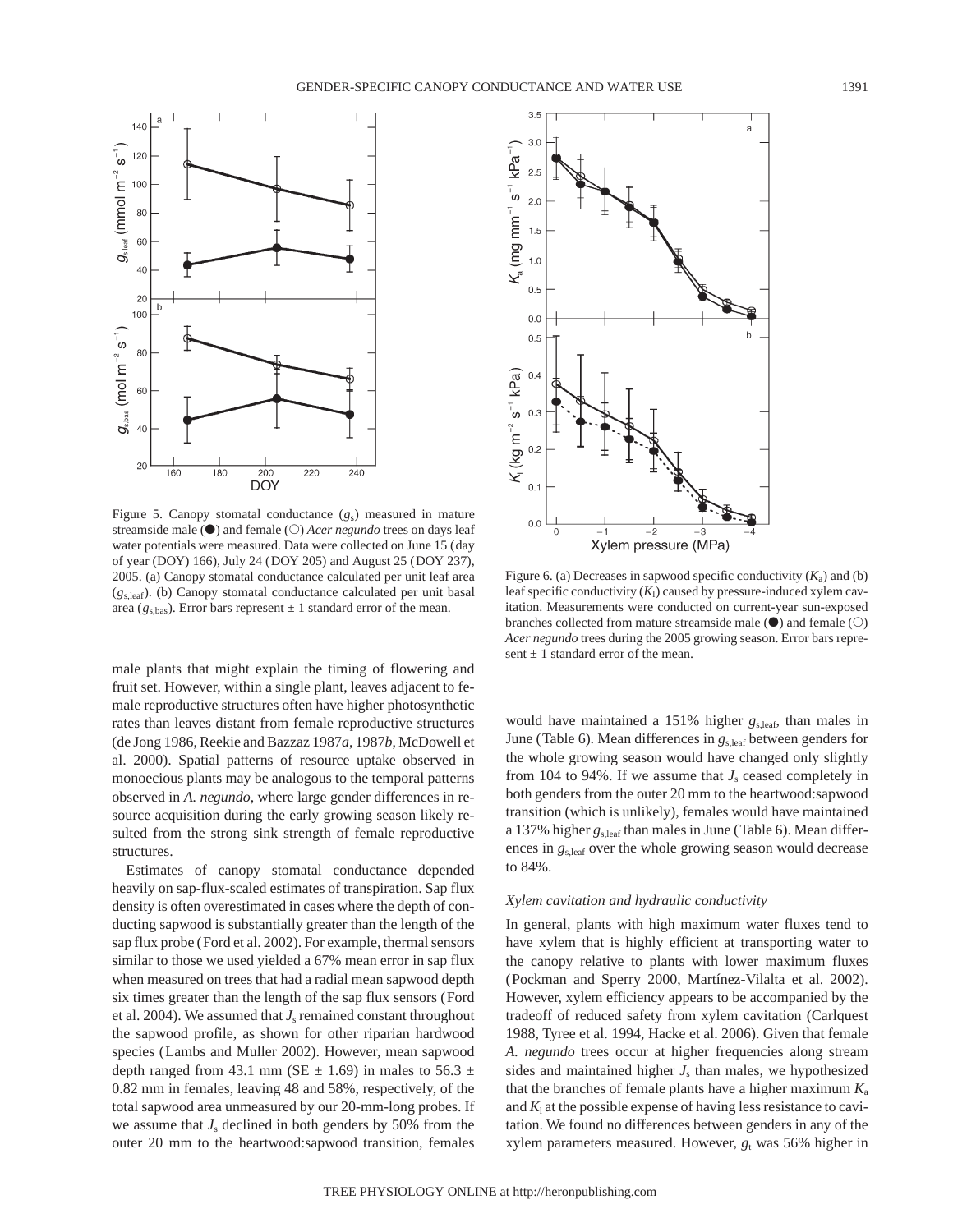| Table 6. Predicted decrease in canopy stomatal conductance $(g_{s,leaf})$ if sap flux density $(J_s)$ declined from a constant rate throughout the sapwood |
|------------------------------------------------------------------------------------------------------------------------------------------------------------|
| profile to 50 and 100% from the outer 20 mm of sapwood to the heartwood: sapwood transition. Data are from male and female Acer negundo trees              |
| occurring in Red Butte Canyon, near Salt Lake City, UT.                                                                                                    |

|                | June |        |        | July |        |        | August |        |        |
|----------------|------|--------|--------|------|--------|--------|--------|--------|--------|
|                | Male | Female | % Diff | Male | Female | % Diff | Male   | Female | % Diff |
| Constant $J_s$ | 44.0 | 116.7  | 165    | 56.1 | 98.7   | 76     | 48.2   | 86.7   | 80     |
| 50% Decline    | 37.6 | 94.3   | 151    | 47.8 | 80.1   | 68     | 41.2   | 70.8   | 72     |
| 100% Decline   | 30.8 | 73.1   | 137    | 39.0 | 62.3   | 60     | 33.8   | 55.4   | 64     |

females than in males during early stages of the growing season, suggesting that females were more efficient at delivering water to the canopy during the early part of the growing season. In addition, females showed declines in hydraulic conductance during the season (Figure 4c), suggesting that high stomatal conductance resulted in progressive seasonal cavitation. One possibility is that xylem hydraulic conductivity of the root system or main stem, or both, was substantially higher in female trees than in male trees. Although we have no direct evidence that root or stem hydraulic function differed between genders, wood density of the main stem, an important determinant of plant hydraulic function (Hacke et al. 2001, Meinzer 2003), was 6% lower in female trees than in male trees. Small changes in wood density could be related to large changes in *g*t. For example, a 5-fold increase in *g*<sup>t</sup> was correlated with a 30% decrease in wood density in Hawaiian dry forest species (Stratton et al. 2000). Therefore, it is plausible that xylem structure and the function of the main stem differ between genders. Further work is needed to better gauge the hydraulic constraints and long-distance water transport in male and female *A. negundo*.

## *Dioecy impacts on ecohydrology*

Given that female *A. negundo* trees have higher water use rates per unit leaf area and basal area compared with co-occurring male trees, the spatial segregation of the sexes could have important ramifications on several ecohydrologic processes in riparian systems. Trees that occur along stream margins remove water stored in and around stream banks and shallow water tables (Scott 1999). Therefore, females, because of their higher transpiration rates, may have a significantly greater impact on stream discharge and groundwater recharge than males. Female *A. negundo* trees have higher sap flux rates per unit sapwood area than other co-occurring tree species that dominate mid-elevation riparian zones in the intermountain western USA including, *A. grandidentatum*, *Betula occidentalis* and *Populus angustifolia* James (Hultine et al. 2007*a*). Conversely, male *A. negundo* trees have sap flux rates that are comparable with other co-occurring species (Hultine et al. 2007*a*). Moreover, if higher water use rates in females trees result in greater carbon acquisition and productivity (Dawson and Ehleringer 1993, Ward et al. 2002), it is plausible that a higher frequency of female versus male trees would have measurable impacts on carbon and nutrient cycles at large spatial and temporal scales.

Alternatively, because of their higher resource demands,

global change processes such as land use and climate change may have a larger negative impact on streamside female trees than on male trees. If substantial increases in stream diversions and groundwater extractions are met with greater incidence of drought, rapid shifts in the sex ratio of riparian *A. negundo* will likely occur. Furthermore, the spatial segregation of the sexes has been correlated with resource uptake in other dioecious riparian tree species including *Populus fremontii* S. Watson (Hultine et al. 2007*b*), suggesting that the fitness of dioecious riparian tree species may be particularly sensitive to global change processes.

In conclusion, we found clear differences in sap-flux-scaled transpiration, canopy stomatal conductance, and carbon uptake between the genders of *A. negundo* occurring along a perennial stream in the Intermountain West of the USA. Females had a substantially greater acquisition of water (and presumably carbon) than males, suggesting that physiological traits in females are selected for in highly competitive streamside habitats. Differences in sap fluxes between genders were most apparent early in the growing season and appeared to coincide with the timing of flowering and seed development in female trees. Disparate patterns of physiology between genders may improve our understanding of the adaptive significance of the observed sex ratios of *A. negundo*, whereby females occur at higher frequencies than males along streamside habitats. Changes in sex ratio patterns may have significant effects on many ecohydrological processes including evapotranspiration, streamflow, and carbon and nutrient cycling. Furthermore, patterns of gender-specific resource acquisition in *A. negundo* may reflect larger scale occurrences of gender effects on ecohydrology given that other dominant riparian tree species are also dioecious, including *Populus* spp. and *Salix* spp.

#### **Acknowledgments**

The authors thank U. Hacke, T. Jackson, K.B. Milne, K.M. Milne, R. Okazaki and J. Wheeler for technical assistance. Thanks to J. Sperry for providing equipment and laboratory space. This research was supported by the Andrew W. Mellon Foundation.

## **References**

- Alder, N.N., W.T. Pockman, J.S. Sperry and S. Nuismer. 1997. Use of centrifugal force in the study of xylem cavitation. J. Exp. Bot. 48:665–674.
- Bierzychudek, P. and V. Eckhart. 1988. Spatial segregation of the sexes of dioecious plants. Am. Nat. 132:34–43.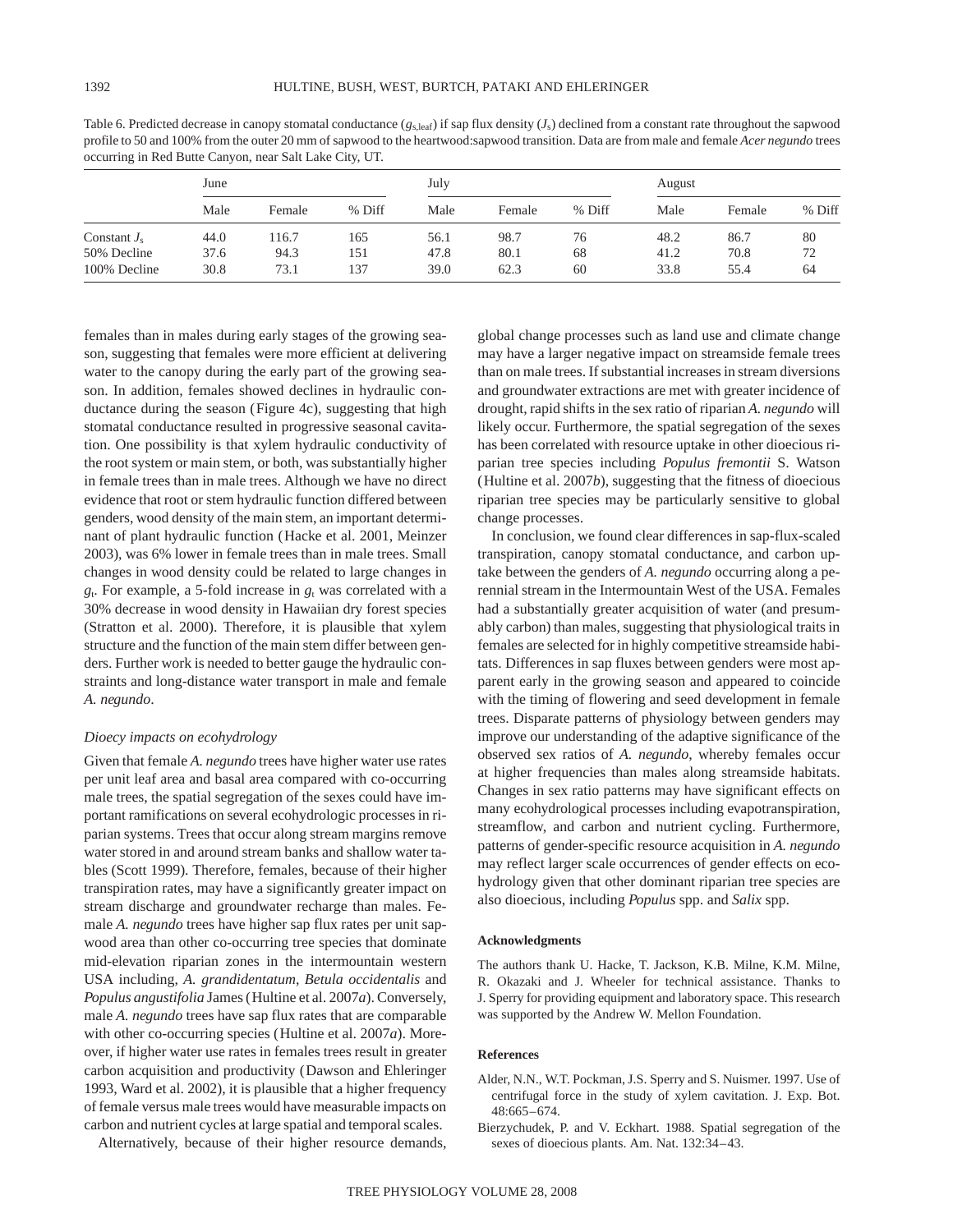- Campbell, G.S. and J.N. Norman. 1998. An introduction to environmental biophysics. Springer-Verlag, Berlin, 286 p.
- Carlquist, S. 1988. Comparative wood anatomy. Springer-Verlag, Berlin, 472 p.
- Dawson,T.E. and L.C. Bliss. 1989. Patterns of water use and the tissue water relations in the dioecious shrub, *Salix arctica*: the physiological basis for habitat partitioning between the sexes. Oecologia 79:332–343.
- Dawson, T.E. and J.R. Ehleringer. 1991. Streamside trees that do not use stream water. Nature 350:335–337.
- Dawson, T.E. and J.R. Ehleringer. 1993. Gender-specific physiology, carbon isotope discrimination, and habitat distribution in box elder, *Acer negundo*. Ecology 74:798–815.
- Dawson, T.E., J.K. Ward and J.R. Ehleringer. 2004. Temporal scaling of physiological responses from gas exchange to tree rings: a gender-specific study of *Acer negundo* (box elder) growing under different conditions. Funct. Ecol. 18:212–222.
- de Jong, T.M. 1986. Fruit effects on photosynthesis in *Prunus persica*. Physiol. Plant. 66:149–153.
- Donovan, L.A., D.J. Grisé, J.B. West, R.A. Rapport, N.N. Alder and J.H. Richards. 1999. Predawn disequilibrium between plant and soil water potentials in two cold-desert shrubs. Oecologia 120: 209–217.
- Ehleringer, J.R., L.A. Arnow, T. Arnow, I.B. McNulty and N.C. Negus. 1992. Red Butte Canyon Research Natural Area: history, flora, geology, climate, and ecology. Great Bas. Nat. 52: 95–121.
- Ewers, B.E., D.S. Mackay, S.T. Gower, D.E. Ahl, S.N. Burrows and S. Samanta. 2002. Tree species effects on stand transpiration in northern Wisconsin. Water Resour. Res. 38(7):1103. DOI 10.1029/2001WR000830.
- Ford, C.R., M.A. McGuire, R.J. Mitchell and R.O. Teskey. 2004. Assessing variation in the radial profile of sap flux density in *Pinus* species and its effect on daily water use. Tree Physiol. 24:241–249.
- Freeman, D.C., L.J. Klikoff and K.T. Harper. 1976. Differential resource utilization by the sexes of dioecious plants. Science 193: 597–599.
- Freeman, D.C., K.T. Harper and W.K. Ostler. 1980. Ecology of plant dioecy in the intermountain region of western North America and California. Oecologia 44:410–417.
- Granier, A. 1987. Evaluation of transpiration in a Douglas fir stand by means of sap flow measurements. Tree Physiol. 3:309–320.
- Granier, A. 1996. Sap flow measurements using the radial flowmeter technique. INRA-Unité d'Ecophysiologie Forestière, Champenoux, pp 1–9.
- Granier, A., T. Anfodillo, M. Sabatti, H. Cochard, E. Dreyer, M. Tomasi, R. Valentini and N. Bréda. 1994. Axial and radial water flow in the trunks of oak trees: a quantitative and qualitative analysis. Tree Physiol. 14:1383–1396.
- Hacke, U.G., J.S. Sperry, B.E. Ewers, D.S. Ellsworth, K.V.R. Schafer and R. Oren. 2000. Influence of soil porosity on water use in *Pinus taeda*. Oecologia 124:495–505.
- Hacke, U.G., J.S. Sperry, W.T. Pockman, S.D. Davis and K.A. McCulloh. 2001. Trends in wood density and structure are linked to prevention of xylem implosion by negative pressure. Oecologia 126:457–461.
- Hacke, U.G., J.S. Sperry, J.K. Wheeler and L. Castro. 2006. Scaling angiosperm xylem structure with safety and efficiency. Tree Physiol. 26:689–702.
- Hultine, K.R., S.E. Bush, A.G. West and J.R. Ehleringer. 2007*a*. The effect of gender on sap-flux scaled transpiration in a dominant riparian tree species: box elder (*Acer negundo*). J. Geophys. Res. 112:G03S06. DOI 10.1029/2006JG000232.
- Hultine, K.R., S.E. Bush, A.G. West and J.R. Ehleringer. 2007*b*. Population structure, physiology and ecohydrological impacts of dioecious riparian tree species in western North America. Oecologia 154:85–93.
- Jarvis, P.G. and K.G. McNaughton. 1986. Stomatal control of transpiration: scaling up from leaf to region. Adv. Ecol. Res. 15:1–49.
- Jones, H.G. 1992. Plants and microclimate: a quantitative approach to environmental plant physiology. Cambridge University Press, Cambridge, 428 p.
- Lambs, L. and E. Muller. 2002. Sap flow and water transfer in the Garonne River riparian woodland, France: first results on poplar and willow. Ann. Sci. For. 59:301–315.
- Martin, P. 1989. The significance of radiative coupling between vegetation and the atmosphere. Agric. For. Meteorol. 49:45–53.
- Martínez-Vilalta, J., E. Prat, I. Oliveras and J. Piñol. 2002. Xylem hydraulic properties of roots and stems of nine Mediterranean woody species. Oecologia 133:19–29.
- McDowell, S.C.L., N.G. McDowell, J.D. Marshall and K. Hultine. 2000. Carbon and nitrogen allocation to male and female reproduction in Rocky Mountain Douglas-fir (*Pseudotsuga menziesii* var. *glauca*, Pinaceae). Am. J. Bot. 87:539–546.
- Meinzer, F.C. 2003. Functional convergence in plant responses to the environment. Oecologia 134:1–11.
- Meinzer, F.C., J.L. Andrade, G. Goldstein, N.M. Holbrook, J. Cavelier and P. Jackson. 1997. Control of transpiration from the upper canopy of a tropical forest: the role of stomatal, boundary layer and hydraulic architecture components. Plant Cell Environ. 20: 1242–1252.
- Monteith, J.L. and M.H. Unsworth. 1990. Principles of environmental physics. Arnold, London, 308 p.
- Neufeld, H.S., D.A. Grantz, F.C. Meinzer, G. Goldstein, G.M. Crisosto and C. Crisosto. 1992. Genotypic variability in vulnerability of leaf xylem to cavitation in water stressed and well irrigated sugarcane. Plant Physiol. 100:1020–1028.
- Oren, R., J.S. Sperry, G.G. Katul, D.E. Pataki, B.E. Ewers, N. Phillips and K.V.R. Schäfer. 1999. Survey and synthesis of intra- and interspecific variation in stomatal sensitivity to vapour pressure deficit. Plant Cell Environ. 22:1515–1526.
- Pockman, W.T. and J.S. Sperry. 2000. Vulnerability to xylem cavitation and the distribution of Sonoran Desert vegetation. Am. J. Bot. 87:1287–1299.
- Pockman, W.T., J.S. Sperry and W.J. O'Leary. 1995. Sustained and significant negative water pressure in xylem. Nature 378:715–716.
- Potvin, C., M.J. Lechowicz and S. Tardiff. 1990. The statistical analysis of ecophysiological response curves obtained from experiments involving repeated measures. Ecology 71:1389–1400.
- Reekie, E.G. and F.A. Bazzaz. 1987*a*. Reproductive effort in plants. 1. Carbon allocation to reproduction. Am. Nat. 129:876–896.
- Reekie, E.G. and F.A. Bazzaz. 1987*b*. Reproductive effort in plants. 2. Does carbon reflect the allocation of other resources? Am. Nat. 129:897–906.
- Schäfer, K.V.R., R. Oren and J.D. Tenhunen. 2000. The effect of tree height on crown level stomatal conductance. Plant Cell Environ. 23:365–375.
- Scott, D.F. 1999. Managing riparian zone vegetation to sustain streamflow: results of paired catchment experiments in South Africa. Can. J. For. Res. 29:1149–1157*.*
- Sperry, J.S. and U.G. Hacke. 2002. Desert shrub water relations with respect to soil characteristics and plant functional type. Funct. Ecol. 16:367–378.
- Sperry, J.S. and M.T. Tyree. 1988. Mechanisms of water stress-induced xylem embolism. Plant Physiol. 88:581–587.